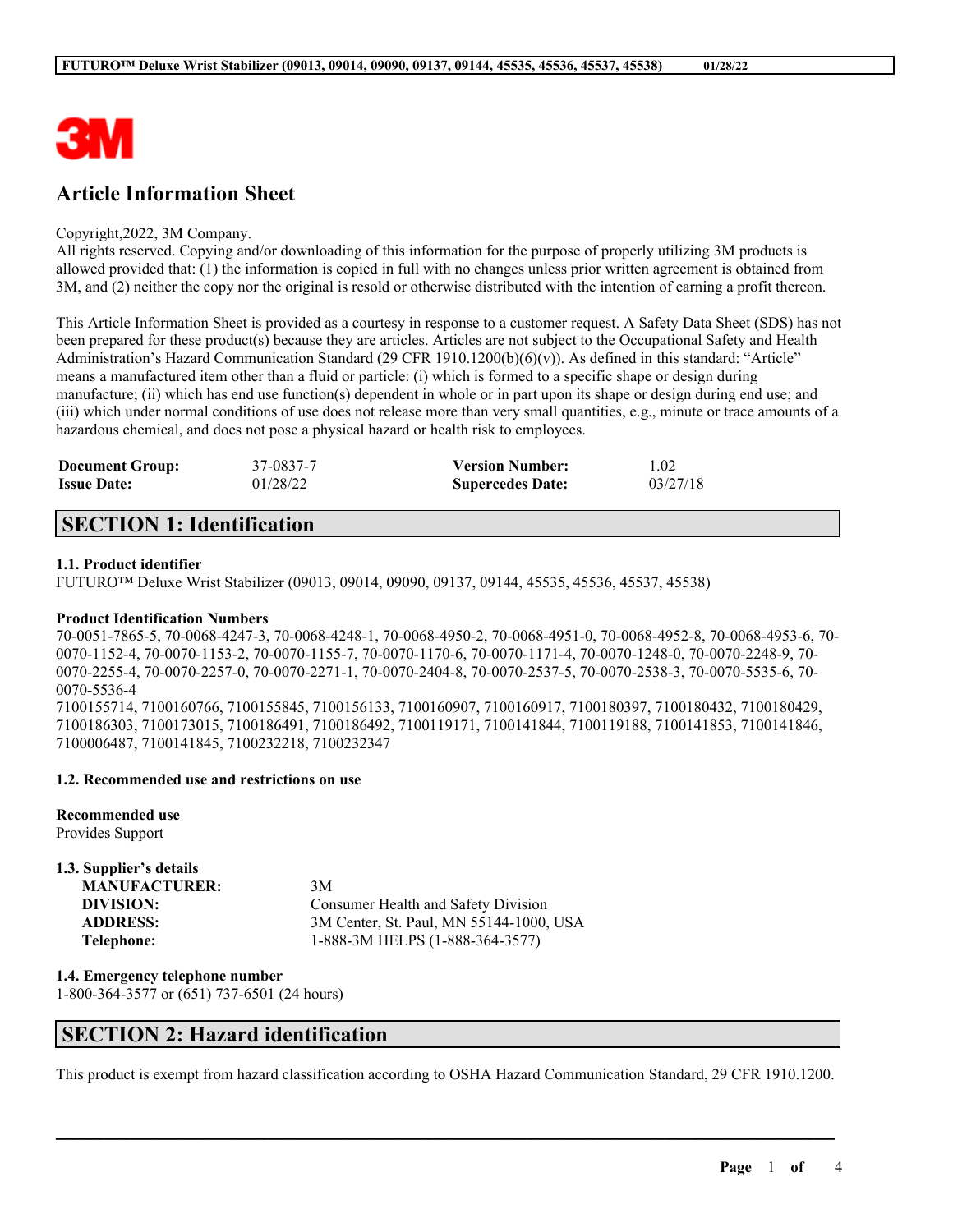# **SECTION 3: Composition/information on ingredients**

| Ingredient    | C.A.S. No. | $\%$ by Wt               |
|---------------|------------|--------------------------|
| Polyester     | None       | $30 - 50$                |
| Aluminum      | 7429-90-5  | $20 - 35$                |
| <b>Nylon</b>  | None       | $10 - 25$                |
| Polypropylene | None       | $5 -$<br>- 15            |
| Polyurethane  | None       | - 15<br>$5 -$            |
| Spandex       | None       | $\overline{\phantom{a}}$ |

## **SECTION 4: First aid measures**

### **4.1. Description of first aid measures**

**Inhalation:** No need for first aid is anticipated.

**Skin Contact:** No need for first aid is anticipated.

**Eye Contact:** No need for first aid is anticipated.

### **If Swallowed:**

No need for first aid is anticipated.

## **SECTION 5: Fire-fighting measures**

In case of fire: Use a fire fighting agent suitable for ordinary combustible material such as water or foam.

## **SECTION 6: Accidental release measures**

### **6.1. Personal precautions, protective equipment and emergency procedures** Not applicable.

### **6.2. Environmental precautions**

Not applicable.

# **6.3. Methods and material for containment and cleaning up**

Not applicable.

# **SECTION 7: Handling and storage**

### **7.1. Precautions for safe handling**

This product is considered to be an article which does not release or otherwise result in exposure to a hazardous chemical under normal use conditions.

 $\mathcal{L}_\mathcal{L} = \mathcal{L}_\mathcal{L} = \mathcal{L}_\mathcal{L} = \mathcal{L}_\mathcal{L} = \mathcal{L}_\mathcal{L} = \mathcal{L}_\mathcal{L} = \mathcal{L}_\mathcal{L} = \mathcal{L}_\mathcal{L} = \mathcal{L}_\mathcal{L} = \mathcal{L}_\mathcal{L} = \mathcal{L}_\mathcal{L} = \mathcal{L}_\mathcal{L} = \mathcal{L}_\mathcal{L} = \mathcal{L}_\mathcal{L} = \mathcal{L}_\mathcal{L} = \mathcal{L}_\mathcal{L} = \mathcal{L}_\mathcal{L}$ 

### **7.2. Conditions for safe storage including any incompatibilities**

No special storage requirements.

## **SECTION 8: Exposure controls/personal protection**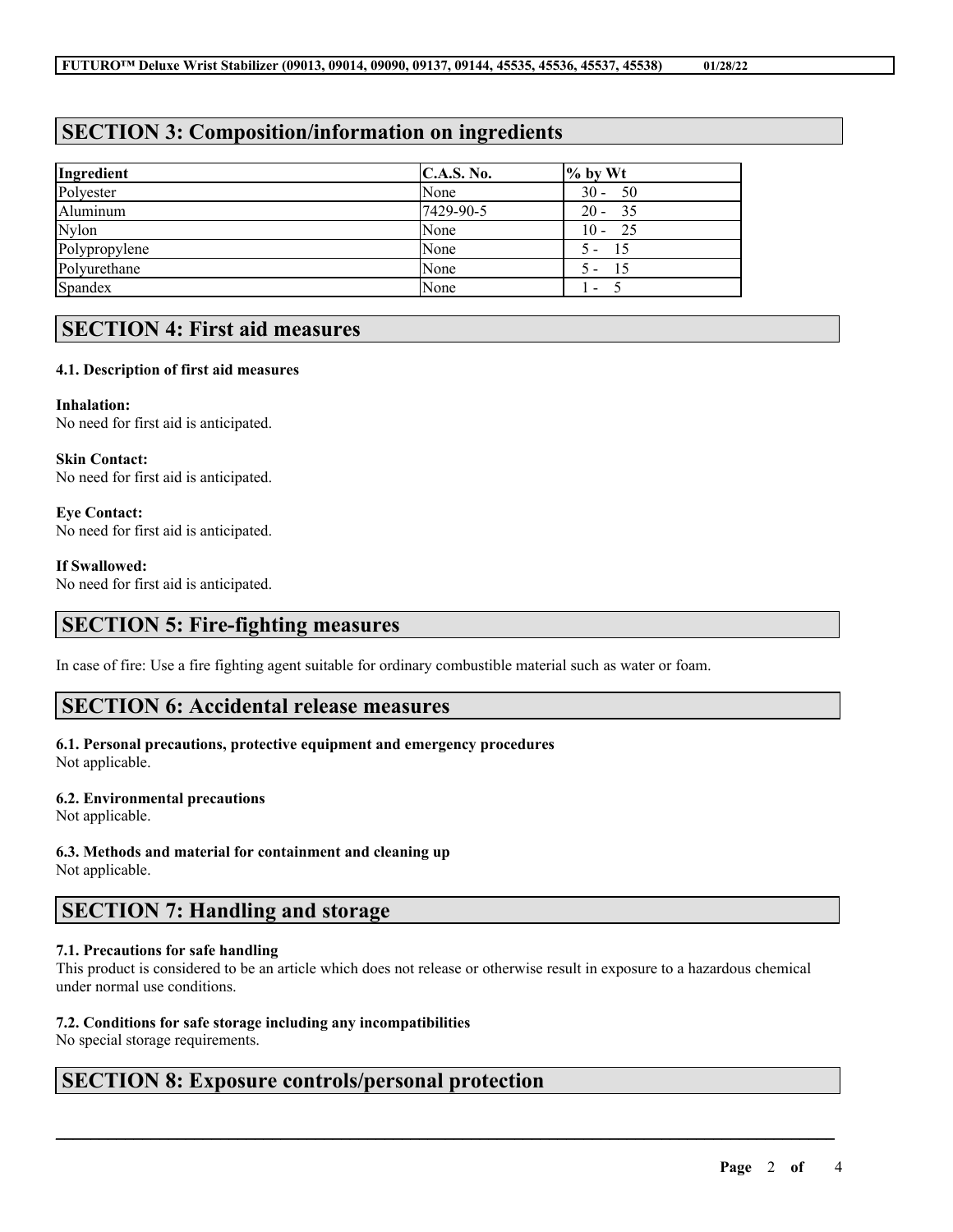This product is considered to be an article which does not release or otherwise result in exposure to a hazardous chemical under normal use conditions. No engineering controls or personal protective equipment (PPE) are necessary.

## **SECTION 9: Physical and chemical properties**

### **9.1. Information on basic physical and chemical properties**

**Appearance Physical state Color**

**Specific Physical Form:** Finished good, brace **Odor** Odorless **Flammability** (solid, gas) Not Available **Specific Gravity** *Not Applicable*

Solid Gray

## **SECTION 10: Stability and reactivity**

This material is considered to be non reactive under normal use conditions.

# **SECTION 11: Toxicological information**

**Inhalation:** No health effects are expected

**Skin Contact:** No health effects are expected

**Eye Contact:** No health effects are expected

**Ingestion:** No health effects are expected

### **Additional Information:**

This product, when used under reasonable conditions and in accordance with the directions for use, should not present a health hazard. However, use or processing of the product in a manner not in accordance with the product's directions for use may affect the performance of the product and may present potential health and safety hazards.

## **SECTION 12: Ecological information**

This article is expected to present a low environmental risk either because use and disposal are unlikely to result in a significant release of components to the environment or because those components that may be released are expected to have insignificant environmental impact.

 $\mathcal{L}_\mathcal{L} = \mathcal{L}_\mathcal{L} = \mathcal{L}_\mathcal{L} = \mathcal{L}_\mathcal{L} = \mathcal{L}_\mathcal{L} = \mathcal{L}_\mathcal{L} = \mathcal{L}_\mathcal{L} = \mathcal{L}_\mathcal{L} = \mathcal{L}_\mathcal{L} = \mathcal{L}_\mathcal{L} = \mathcal{L}_\mathcal{L} = \mathcal{L}_\mathcal{L} = \mathcal{L}_\mathcal{L} = \mathcal{L}_\mathcal{L} = \mathcal{L}_\mathcal{L} = \mathcal{L}_\mathcal{L} = \mathcal{L}_\mathcal{L}$ 

# **SECTION 13: Disposal considerations**

Dispose of contents/container in accordance with the local/regional/national/international regulations.

# **SECTION 14: Transport Information**

For Transport Information, please visit http://3M.com/Transportinfo or call 1-800-364-3577 or 651-737-6501.